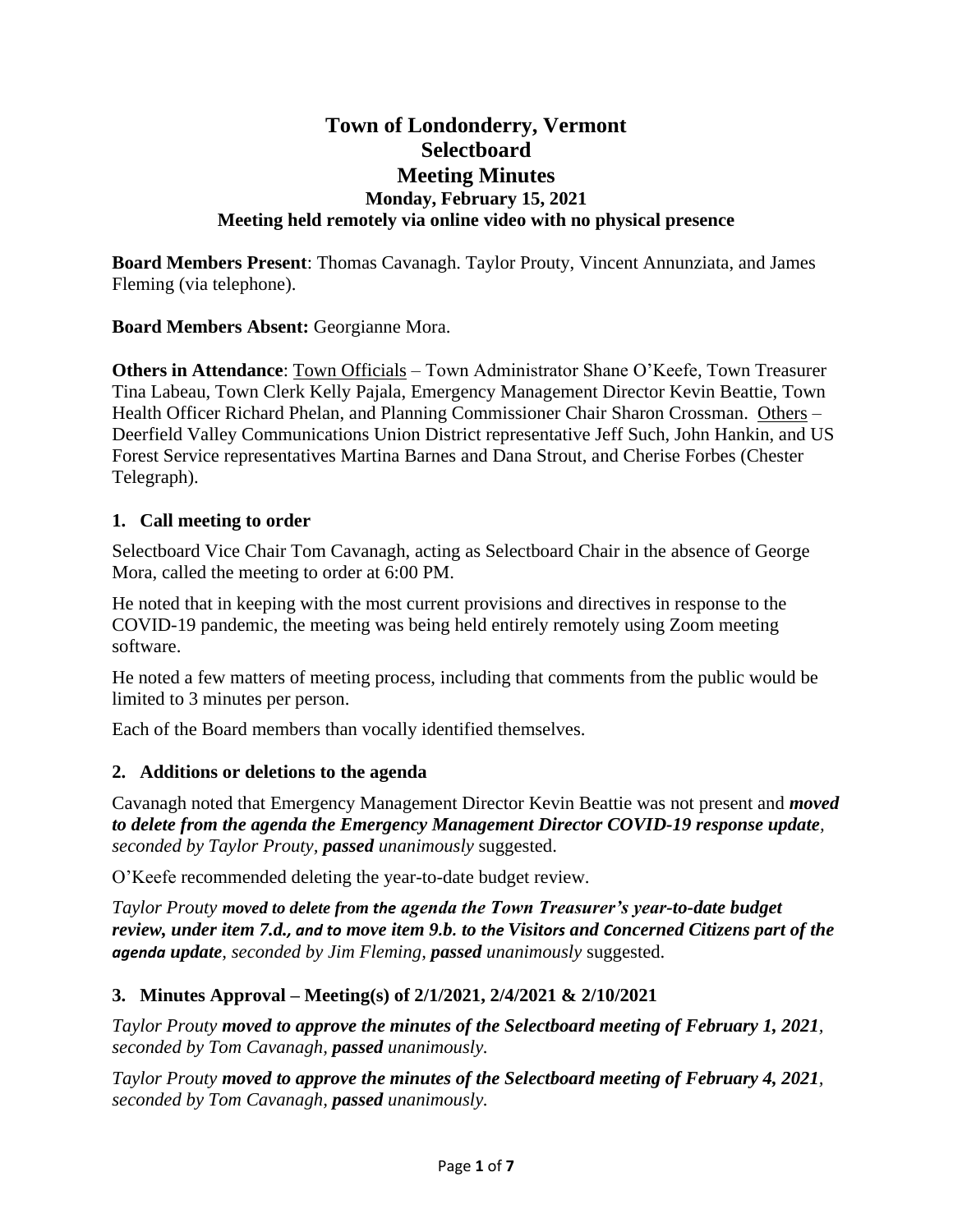*Taylor Prouty moved to approve the minutes of the Selectboard meeting of February 10, 2021, seconded by Tom Cavanagh, passed unanimously.*

# **4. Selectboard Pay Orders**

*Vincent Annunziata moved to approve the pay orders for payroll and accounts payable, seconded by Taylor Prouty, passed unanimously.*

## **5. Announcements/Correspondence**

Kelly Pajala announced that ballots for the Taconic & Green Regional School District have been mailed to Voters and they can be returned in the included envelopes or dropped off at the Town Office during regular business hours, or brought to the polls at the Town Office on March 2<sup>nd</sup> between 7:00 AM and 7:00 PM. The District will be hold its informational meeting 7:00 PM on February 23rd, with meeting-related information available on the BRSU website.

She also reminded dog owners to renew their dog licenses.

Tina Labeau noted that the office would likely be closed the following day due to foul weather.

Shane O'Keefe gave a reminder that there are vacancies on both the Energy Committee and Development Review Board, and anyone interested should submit a Town committee request form, which can be found on the Selectboard page of the Town website.

He also noted that he had received phone calls from a property owner on Cross Street claiming that his drinking water well has been contaminated by road salt. O'Keefe mentioned that he had consulted with the Town's insurer and per their instructions have asked the person to put their complaint in writing along with any evidence they may have.

O'Keefe noted correspondence included in the Board's meeting packet was as follows:

- A proposal from Waite-Heindel to conduct a hydrogeology study related to the expansion of activities at the Mad King Quarry on Rowes Road. O'Keefe explained that one of the conditions of the Development Review Board's 9/14/2020 decision on the project required a hydrogeology study within nine months, with the consultant hired by the Town and paid for by the property owner. He noted that he had issued an RFP to three consultants, received two proposals and decided, with concurrence from the DRB Chair, Zoning Administrator and the property owner to work with Waite-Heindel. He mentioned that this is the same hydrogeology firm hired for the former septage fields work, and that he is going forward with them for the project.
- A letter, dated 2/10/2021, from the Vermont Transportation Board about local land use guidelines regarding private helipads and landing trips, which has been forwarded to the Planning Commission and Zoning Administrator.

Richard Phelan inquired about the work of the Energy Committee, to which O'Keefe noted their recent efforts.

Prouty noted that the next and second meeting for the One Londonderry effort is scheduled for the evening of February  $25<sup>th</sup>$ .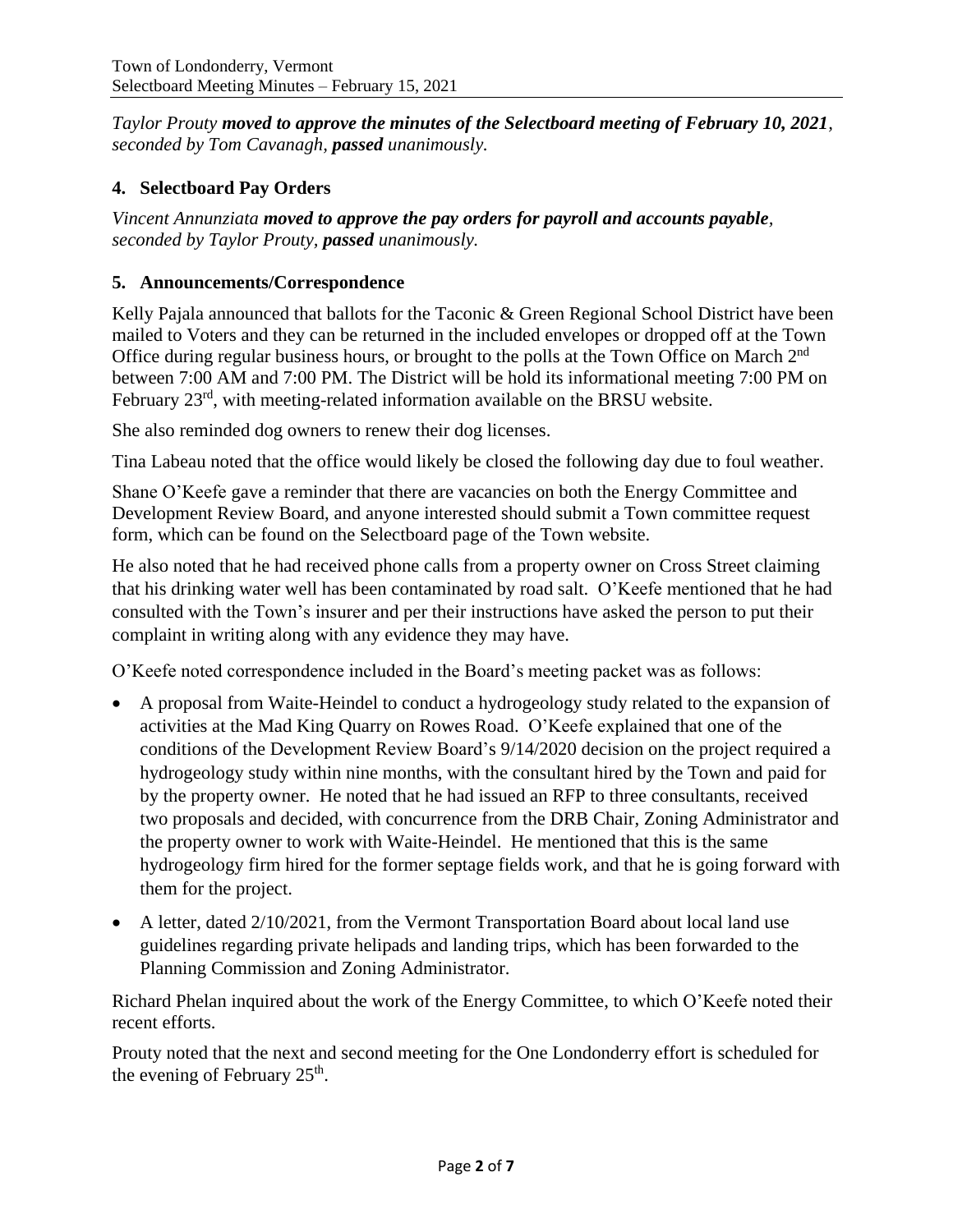#### **6. Visitors and Concerned Citizens**

#### **a. Discuss US Forest Service concerns with footbridge and trail construction in vicinity of Brophy and Rawley Lanes (Martina Barnes, USFS Manchester District Ranger)**

Martina Barnes introduced herself as the new U.S. Forest Service District Ranger in the Manchester office, and that she is reaching out to connect with and establish relationships with District towns. She mentioned that there are 437 acres of National Forest within Londonderry. She introduced Dana Strout from the District's recreation staff.

She said that they develop a Schedule of Proposed Actions (SOPA) list and communicate with communities seeking feedback on projects.

One issue that she would like to address is some unauthorized trail construction in Sherwood Forest at the end of Rowley Lane. She noted that a footbridge was constructed 1½ years ago there over Flood Brook near Brophy Lane that is not to adequate specifications and is not safe. Barnes suggested dismantling the bridge to prevent use of the unauthorized trails. Strout noted that there is a fair amount of use of the bridge, which has a wide span and crosses a class 4 Town road, and that it is unsafe and is causing some river scouring.

Prouty noted that there had been some discussion and agreement with property owners about light roadside maintenance along the class 4 Town road, but authorization of bridge or trail improvements were not given to his knowledge.

It was agreed to schedule a time in the spring to scout the area, and Cavanagh and Prouty volunteered to work with the USFS on this.

Barnes and Strout thanked the Board and left the meeting at 6:26 PM.

#### **7. Town Officials Business**

Kevin Beattie mentioned that there is no report, but that those 70 and older can begin signing up for COVID-19 vaccinations the following day, and predicts that those 65 and older will be able to do so within a month. He stated that people should sign up through the State of Vermont via internet or phone.

#### **a. Planning Commission – Monthly update**

Sharon Crossman provided the Board with updates as follows:

- The Vermont Council on Rural Development's One Londonderry community visit event on February 3rd was a great success, with 115 participants and over 150 comments in response to the discussion. The next event is on February  $25<sup>th</sup>$  and those who may not have participated are invited to do so, and it will be about prioritizing the many great ideas raised in the first session and how those priorities are supported. The  $3<sup>rd</sup>$  step, scheduled for March, will be an event on how to tackle and those priorities through implementation. She encouraged everyone in the community to participate, and spoke about the good fortune Londonderry has through the expertise of the team of state, federal and regional professionals working on the behalf of the community.
- Crossman noted that the Planning Commission was not successful in receiving the \$95,000 grant from the Preservation Trust of Vermont for the Town Hall restoration. But she noted that the PTV contacted her after the One Londonderry event about an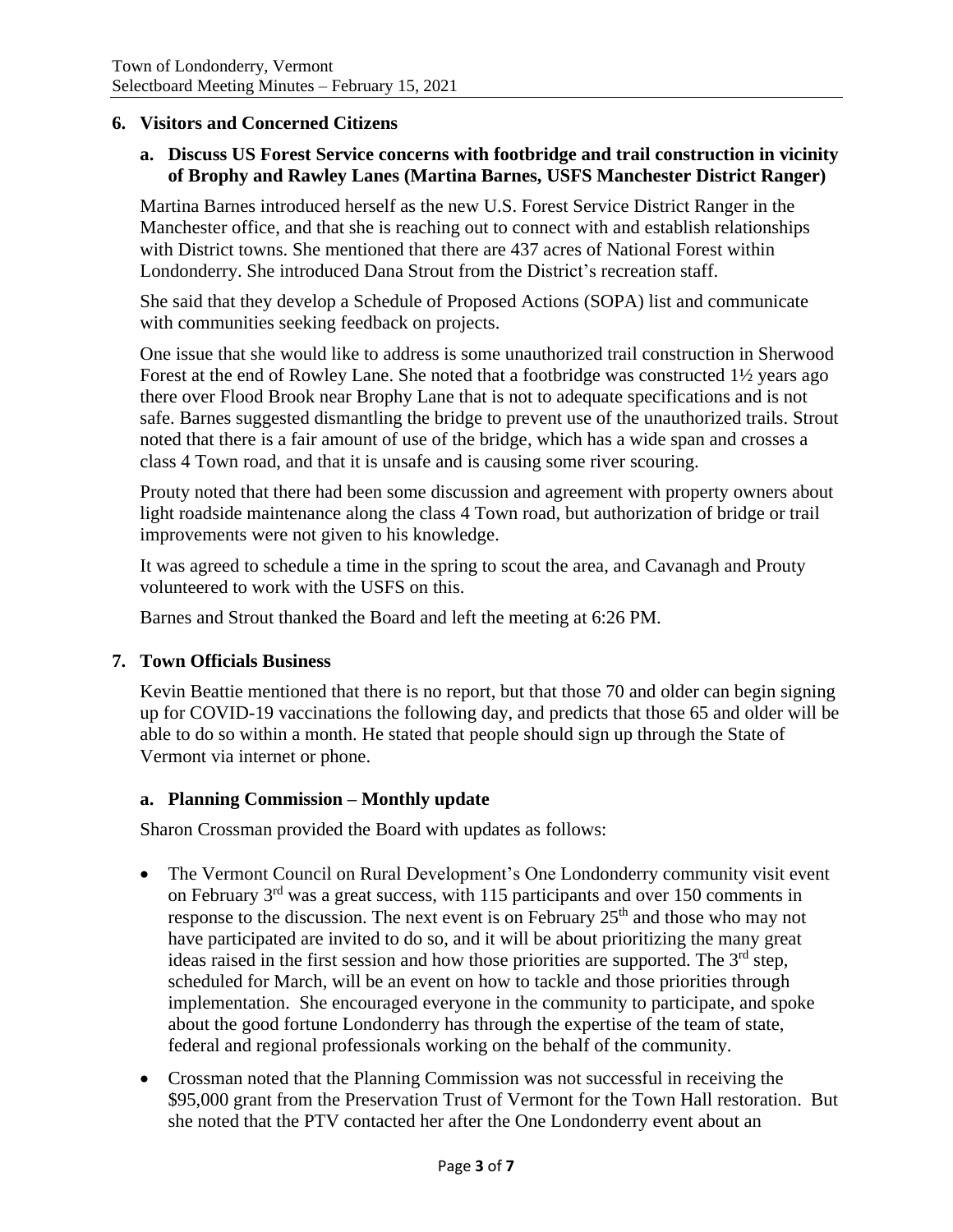outstanding \$10,000 not drawn down in the past for a Town Hall infrastructure grant that is now available for use within the next 6 months. She said that she would confer with others working on the Town Hall restoration on the many studies recently done and look to use the \$10,000 to address one or more of the priority projects, and come back to the Board. Labeau suggested window replacements, and Jim Fleming suggested building envelope work.

- On the wastewater project for decentralized systems the villages, there has been some good progress in the south village, she noted.
- Regarding helipads and landing strips, mentioned earlier in the meeting, Crossman stated that the Planning Commission will discuss this at the next meeting, and she has requested an opinion on this matter from the Town's zoning consultant.
- She reported that the final draft of the proposed new Zoning Bylaw is expected to receive by the Commission's March meeting.

#### **b. Appointment of Alternative Representative to both the Deerfield Valley and Southern Vermont Communications Union District Boards of Governors**

John Hankin introduced himself to the Board and described his experience with IT infrastructure and his interest in volunteering to help expand broadband internet access and fiber to the area.

Jeff Such gave brief updates on the Communications Union Districts, noting 1) that a request for proposals has gone out from DVCUD seeking proposals for a public-private partnership for system buildout, and 2) a memorandum of understanding between the two CUDs is in process to coordinate on some efforts such as network design and general knowledge sharing. He noted that he would be coming to the next regular Board meeting for a more in-depth update.

### *Taylor Prouty moved to appoint John Hankin as the Town's second alternate representative to both the Deerfield Valley Communications Union District Board of Governors and the Southern Vermont Communications Union District Board of Governors, seconded by Jim Fleming, passed unanimously.*

O'Keefe will forward the Board's decision to each of the CUDs. He noted that Vermont statute requires that the Town's CUD representatives will need to be reappointed before the end of this coming April.

Such and Hankin left the meeting at 6:35 PM

### **8. Transfer Station/Solid Waste Management**

### **a. Updates**

None.

### **9. Roads and Bridges**

### **a. Updates**

Prouty mentioned that with the weekly snows we're burning through road salt, and that we'll likely be over budget on salt usage this year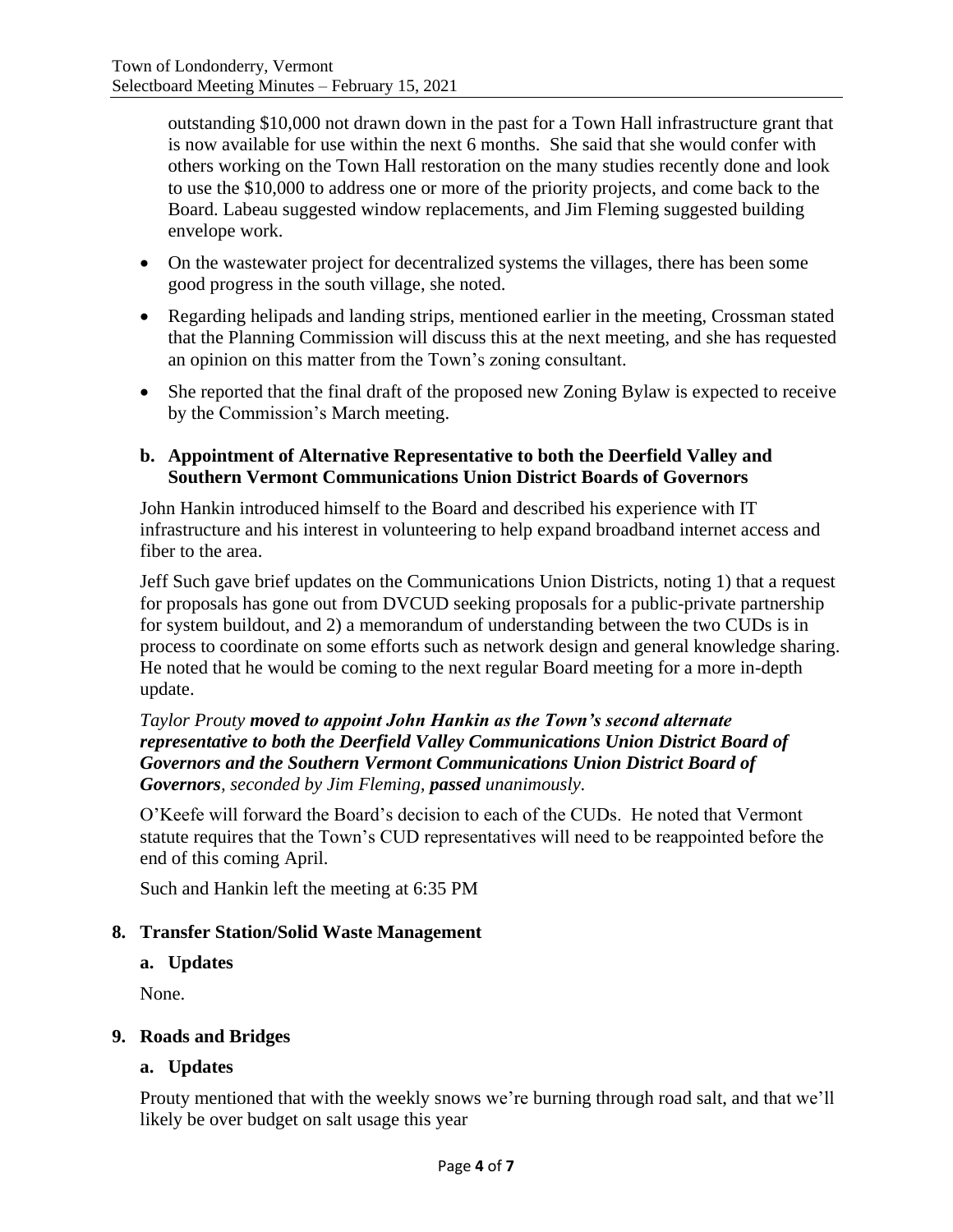## **b. Consider application(s) for excess vehicle weight permits [23 VSA 1400a]**

The Board reviewed overweight permit applications, and it was noted that the applicable fees were paid and insurance certificates received.

*Taylor Prouty moved to approve the excess weight permits for R.K. Miles, Inc., Valley Crane Services, Inc., and Renaud Brothers, Inc., and to authorize the Town Administrator to execute the permits on behalf of the Town, seconded by Tom Cavanagh, passed unanimously.*

#### **10. Old Business**

#### **a. Discuss special Town Meeting on retail cannabis sales and local option tax**

Prouty noted that the Town of Chester has decided to wait on more information with regard to a vote on cannabis, and Cavanagh noted that other communities have done the same. It was acknowledged that the majority of the Board would also like to have more information prior to setting a vote on this matter.

Pajala raised the matter of a vote on a local option tax, and inquired about what the Board was considering, noting that this is also a large decision that needs greater public engagement. In-depth conversations are needed to determine which local option taxes would be applicable in Londonderry: rooms & meals, alcohol, and/or sales.

There was discussion about applicability of taxes on cannabis. The regular 6% sales tax would apply to cannabis and there will be an additional State-imposed excise tax. Collection of taxes related to cannabis would be contingent upon adopting a local sales tax. Pajala said she would share any new information she receives from an upcoming meeting with the legislative counsel. And she suggested that the Town do proper due diligence on this matter as well, and to be clear to the Voters about which local option taxes would be sought.

Cavanagh reiterated that the Board plans on doing a special Town Meeting when the Board has the information it needs. O'Keefe pointed out that the meeting packet included additional related information from The Collaborative, and that other information is available on request, and Pajala offered to get advice from the legislative counsel as may be requested by the Board.

The timing and process for the formation of the Cannabis Control Board was discussed, and it was noted that it is well behind schedule.

Regarding integrated licensees, Pajala clarified that integrated licensees will be able to establish recreational retail establishments in communities other than where they have their existing medical dispensaries, and locations will be dictated by which towns have opted in to allow these licensees and by their geographic distribution. She added that the integrated licenses would be issued before other licenses. She also pointed out that the Town's statutory authorization to have Australian ballot voting is due to the pandemic and will expire at the end of the year, so the special Town Meeting should be held before then.

### **b. Discuss options for police services**

Cavanagh mentioned that he Board Chair George Mora had met with their counterparts from the Town of Jamaica and the Windham County Sheriff Mark Anderson to discuss the concept of the Sheriff's Department providing 20 hours per week to each town, which would allow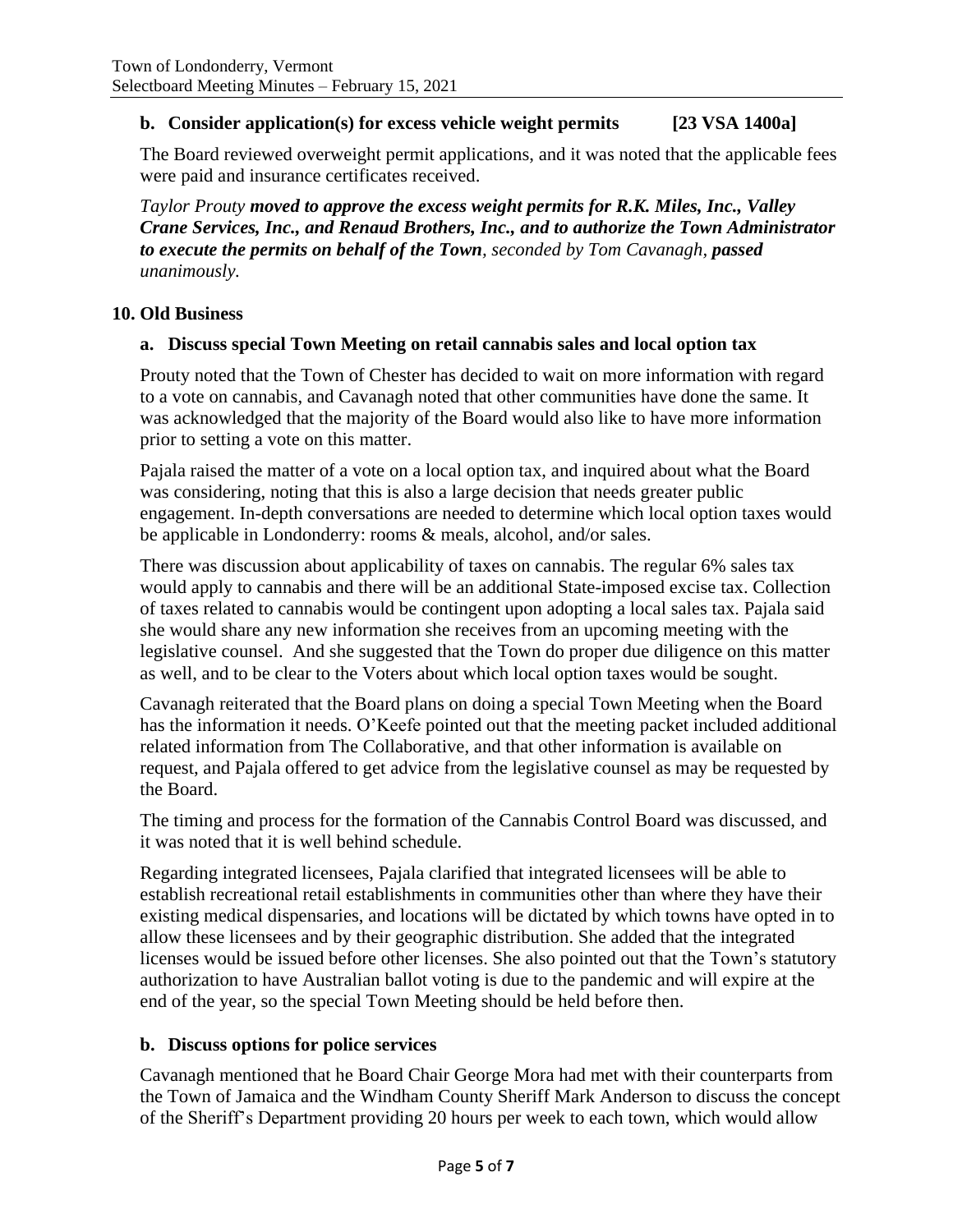for reduced hourly cost for each community. O'Keefe noted that the Jamaica Selectboard members were very interested in joining forces in an effort to save costs. The Windham County Sheriff's Department normally charges \$52/hour for towns contracting less than 2,000 hours per year, and \$41/hour for those contracting for more hours. The contracts for the towns, while separate, would allow each town to take advantage of the lower rate when considered together according to the Sheriff Anderson.

Cavanagh noted that the Sheriff stated he would look to hire a new officer, preferably someone that lives or would live near the two towns. O'Keefe added that very good information was shared between the parties at the meeting and that the Jamaica Selectboard members noted the Town's satisfaction with the services they have been receiving from the WCSD.

O'Keefe mentioned that the Board would need to amend the Town Meeting warning article already on the draft Town Meeting warning to reflect a WCSD contract. Pajala spoke to the Town Meeting schedule that she an Labeau are working on, and Prouty mentioned that the Warning deadline is March 15<sup>th</sup>.

There was discussion about timing of Town Meeting deadlines depending on having a floor vote versus Australian ballot, should pandemic conditions require that, and it was agreed that it made sense to recommend that consent of candidate forms for elected offices be done early so as not to worry about that decision.

Board members discussed an increased call for police services, and whether to add funding for a contract with the WCSD and for how much. It was agreed to hold off on finalizing that until all Board members were in attendance.

# **c. Septage Fields Project – Discuss PFAS groundwater monitoring plan**

O'Keefe mentioned that a proposal from hydrogeologist consultant Waite-Heindel to develop a mandated PFAS groundwater monitoring plan was approved a few months ago by the Board and the plan has been developed and presented to the Vermont Agency of Natural Resources, Department of Environmental Conservation.

He added that the cost of the groundwater sampling, which will require an additional new test well, is approximately \$4,800 and this expense will occur in FY2022. The sampling plan itself cost almost \$2,000, and O'Keefe noted that none of the PFAS planning and sampling work was budgeted as it came up after the budgets were set, but that the Town is continuing to tally the expenses in the hope of recovering funds spent through State actions against the manufacturers of PFAS. He suggested budgeting \$5,000 in the FY2022 budget for this effort.

O'Keefe brought up the Energy Committee's effort to explore reuse of the former septage fields as a solar farm, which could generate funds to offset the ongoing testing expenses. He added that there may be the need to spend some money up-front on engineering due to the site being in a flood hazard area.

*Taylor Prouty moved to acknowledge receipt of the work plan for monitoring PFAS in groundwater at the former septage fields, prepared by Waite-Heindel Environmental Management, and to include \$5,000 in the Septage Testing Services budget line of the proposed FY2022 budget to cover the cost of this testing service, seconded by Vincent Annunziata, passed unanimously.*